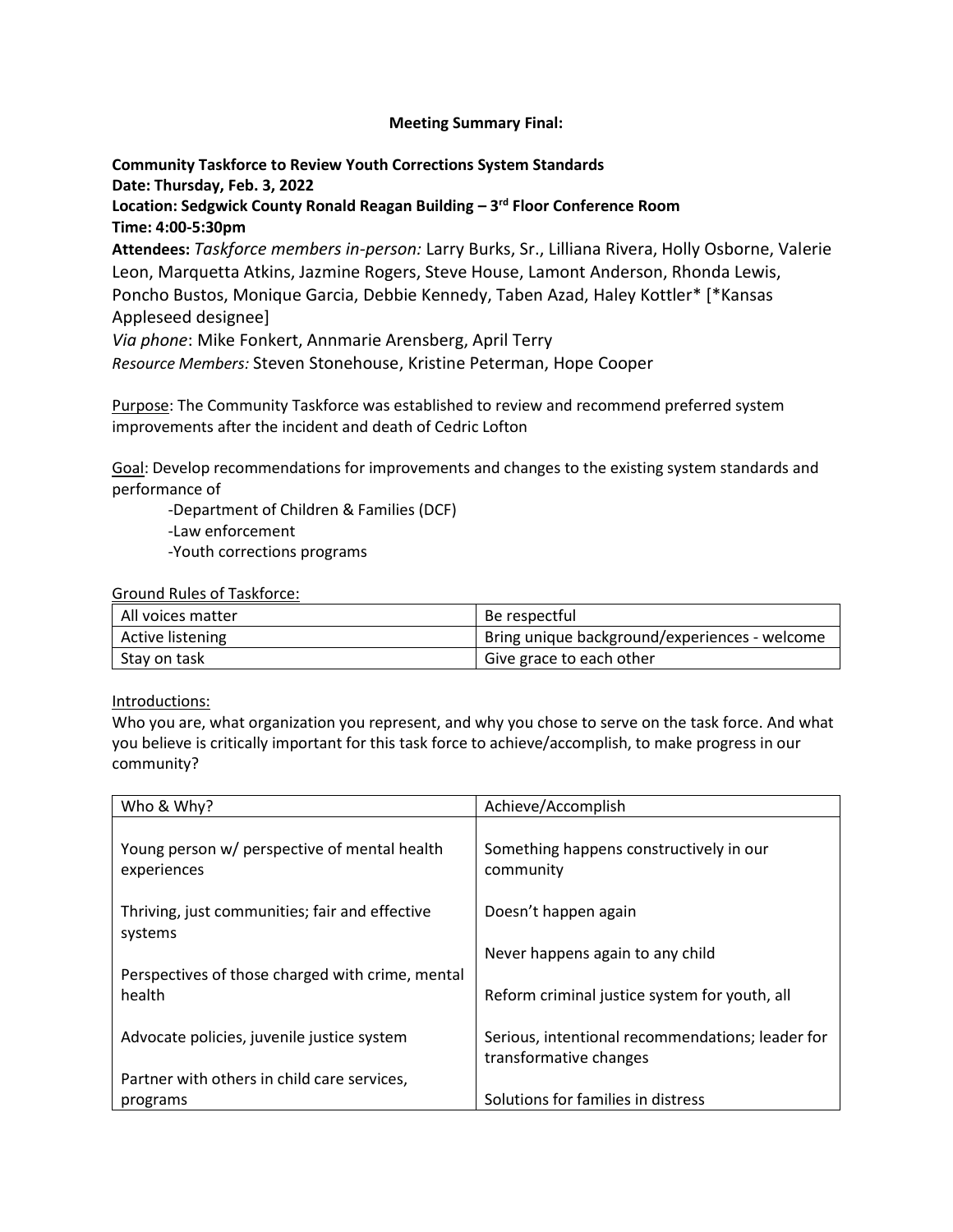| Part of education, address myths                                  | Reduce juveniles entering the system/never lose<br>another young person in care                  |
|-------------------------------------------------------------------|--------------------------------------------------------------------------------------------------|
| Lost a young person in government care,<br>incarceration problems | Together, strengthen systems                                                                     |
| Voice of children                                                 | Solutions/Change the systems in our community<br>"when spider webs unite they can tie up a lion" |
| Good task to be a part of this/this child is our<br>child         | Never happens again                                                                              |
|                                                                   | Expertise to see the kinds of change that is                                                     |
| Something wrong happened and ensure never<br>happens again        | needed happens                                                                                   |
|                                                                   | Prevent for future young people                                                                  |
| Reform at local, statewide level                                  |                                                                                                  |
|                                                                   | Speak up                                                                                         |
| Nothing about us, without us                                      | Prevent/Be better                                                                                |
| All avenues                                                       |                                                                                                  |
|                                                                   | Support of other communities                                                                     |
| Asian Association - show support for others                       | Exchange of ideas, meaningful decisions                                                          |
| Public service = see demo of changes/cultural,                    |                                                                                                  |
| language                                                          | Tell everyone it takes a village - come together                                                 |
|                                                                   | for change                                                                                       |
| Bring perspective to forefront                                    |                                                                                                  |

**Question to Taskforce: What voices are missing from this conversation that will not allow you to make the progress and get to the recommendations that you desire to see from this task force or their voices that are missing?** T**hat can be from perspective of an organization, and or an individual that we should be having. Who should we engage with to ensure that they are part of this process?**

## Other Voices:

Mental Health Impacted Youth - teenagers in mental health crisis in foster care with lived experience Wichita Ministerial League Tracey Mason - conflict resolution strategies Access to staff members - history? Identify who needs to be in room -JIAC, JDF - truth in reality for recommendations Foster parent with foster child with mental health Ashley Thorne NaQuela Pack Organizations to hear from -Child Advocacy (the office) -Judicial -Family Court, Juvenile Court -District Attorney or designee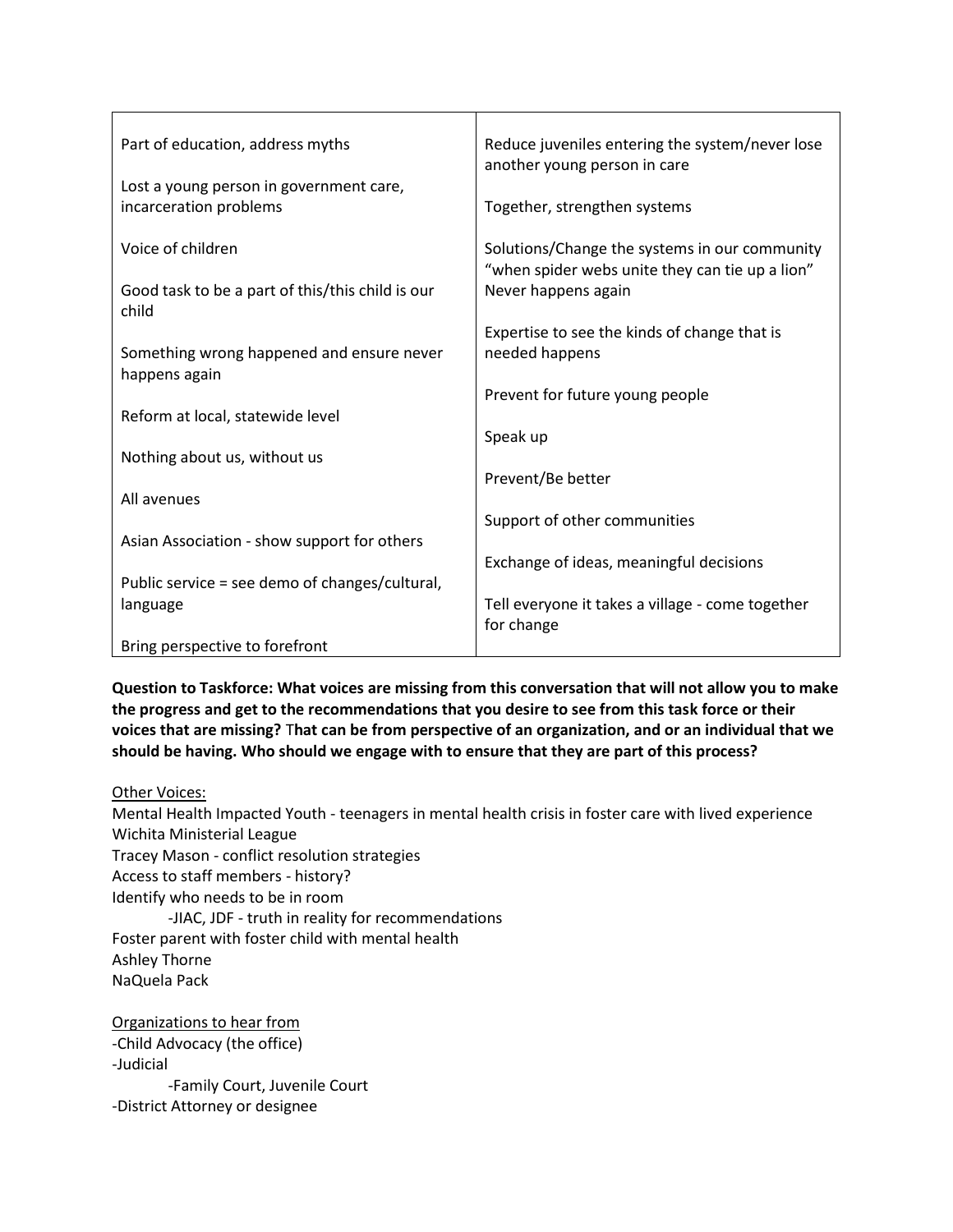-Financials/Funding for Mental Health -St. Joe (hospitals) -ICT1 (may be able to strengthen, limited funding)

## **Facilitators will provide working list of other voices to County for them to reach out to see what we get in terms of commitments from the individuals/entities listed.**

## **Question to Taskforce: How do you want to receive community input?**

Community Input -Online comments compile - community email box -Meeting dedicated to public input before end of process/recommendations -Before recommendations, ask others to review, offer perspectives -Need to set up what we want to ask the community for: Intentional structure of taskforce questions for community input -Meetings will be open to public and live-streamed when appropriate

Taskforce Meeting Frequency/Logistics/Operations:

-Weekly meetings – Mondays for the next three months

-Time: 4:30pm starting February 7<sup>th</sup> at county designated space: Ronald Reagan Building

-Zoom/Hybrid option

-Open to public and livestreamed

-Decision making: Taskforce will use majority vote when consensus not clear

-Consider purpose/duality of meaning-holding those accountable

Taskforce Information Received (Booklets): -Investigation Booklet (contains autopsy) -Juvenile Intake and Assessment System (JIAS) Standards -Juvenile Intake and Assessment Center (JIAC) Policies

## Additional Information

-How do we communicate our asks/requests between meetings

-JIAC Incident Report -Staff members involved

-Racial breakdown at facilities

-Child in need of care cases

-911 Mental Health protocol

-Hospital - can they deny a child?

-Who makes decision on St. Joe/JIAC?

-WPD training required/frequency

## Questions/Requests from Taskforce:

-Training Requirements -Foster Parents (DCCCA) - what are their policies? -Requirements for positions through system -Process flow leading up to event \*tour JIAC + JDF, speak to staff Definitions of physical force, physical restraint -Sheriff's Dept. Training -Stand Your Ground Law